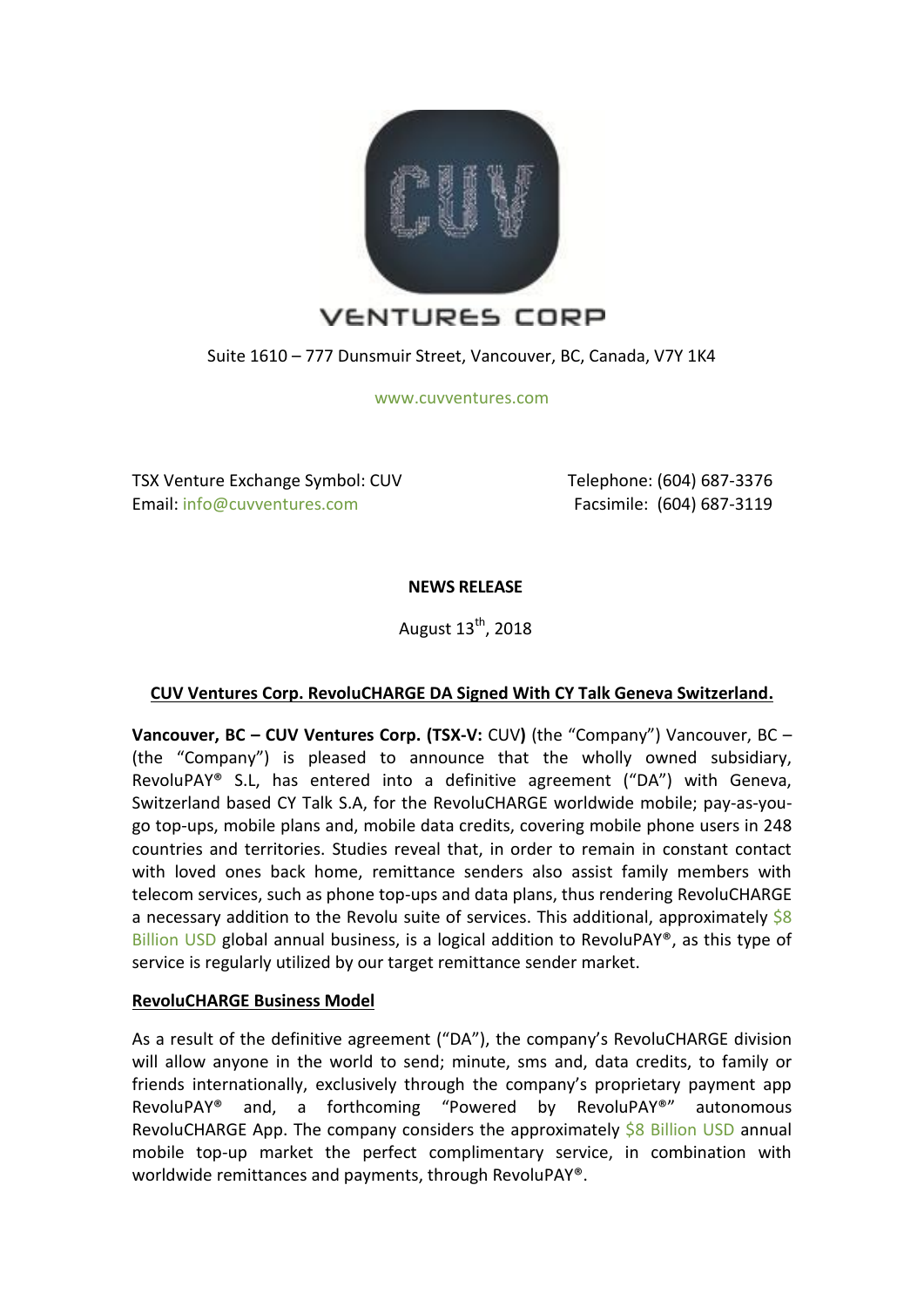### **The Revolu Suite of Services**

With the proprietary RevoluPAY® Digital Wallet as the hub, the company is in the process of rolling out other potentially revenue generating divisions to organically grow users while, at the same time, offering attractive synergetic services that consumers consider collectively aligned to their everyday needs.

[RevoluVIP](https://www.cuvventures.com/assets/docs/presentations/Presentation_RevoluVIP_2018.pdf) – VIP Travel Club (Initial Launch Q3 2018)

[RevolUTILITY](http://www.revolutility.com/) – Worldwide Utility Bill Payments (Planned Launch Q1 2019)

[RevoluPAY Merchant](https://play.google.com/store/apps/details?id=com.revolupayclient.vsla.revolupaymerchant) – Empower Small Business Owners (App is live – Rollout Q4 2018)

The company will continue to increment the Revolu Suite in a progressive manner, adding divisions and services which empower its growing user base with appealing services they use on a daily basis but, are now available in the Revolu family, via the same RevoluPAY® user friendly app they love and, in real-time.

### **RevoluPAY® Wallet Linked Physical RevoluCARD Visa or Mastercard**

The company is currently in negotiations to offer a RevoluPAY® branded, Wallet App Linked, physical Visa or Mastercard, to compliment the virtual card NFC empowered app. The plans are for the card to be directly linked to a users RevoluPAY® account, allowing immediate prepaid top-ups to/from the card, in real time. The rationale behind this addition to RevoluPAY® convenience is that NFC (Near Field Communication) POS devices are not entirely widespread in developing countries, with the older swipe machines being more prevalent. By adding an associated physical Visa or Mastercard, the app user would be able to utilize all types of POS devices plus, the abundant network of national ATMs to withdraw local currency. The company has submitted two card designs and, will provide an update on the RevoluCARD, once it has approved one of the contracts presently under analysis.

### **RevoluPAY® App Exits Sandbox After Android Live testing**

On August  $10^{th}$ , the latest version 1.0.3 of the RevoluPAY® Consumer app successfully concluded live testing and, exited the Sandbox trials. During the trials, real worldwide users added money to their wallets and, enacted real transfers to other RevoluPAY® users in disparate locations, wallet-to-wallet. The company is now focusing upon wallet-to-bank account transfers and, hopes to have this facility live by month's end. Further upcoming developments will include; country licensees, cash-out collection points and, home remittance deliveries, in addition to specific banking partner cashout (disbursement) synergies. Additionally, programmers have concluded the bilateral API between the RevoluPAY App and equity owned and, FINTRAC Licensed, Duales. Finalized integration and real-time operability is imminent.

Shareholders should note, the company has NOT yet marketed RevoluPAY® to its extensive client base, nor has it connected RevoluPAY® as a payment mechanism on its popular proprietary +30 million annual page view websites or subsidiary owned businesses. Full marketed rollout and, RevoluPAY® as a payment option on owned web properties, will occur when the upcoming IOS for Apple version is imminently released.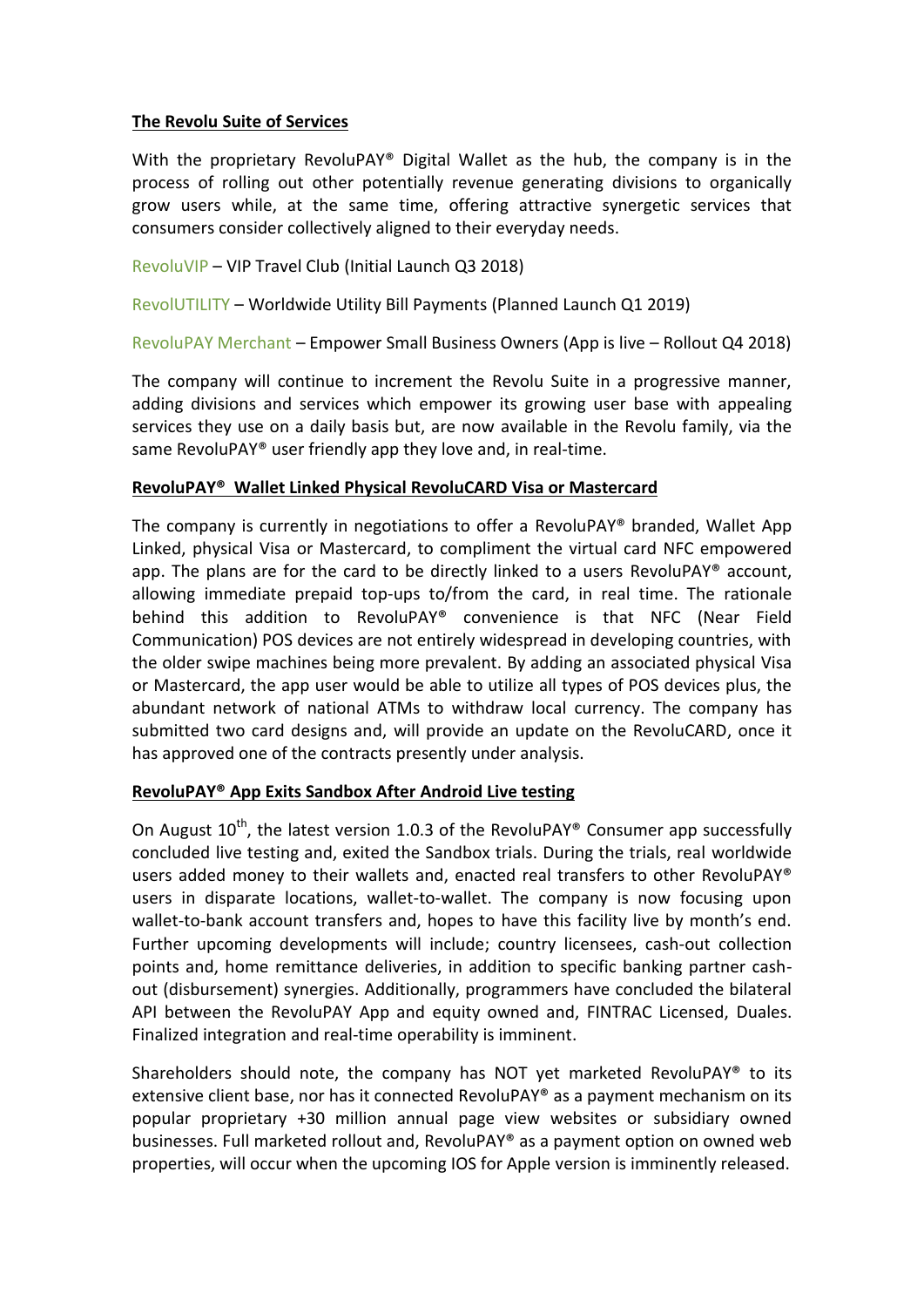# **Plaintiff Submits Voluntary Dismissal on Spurious 2017 Trademark Claim**

On August 3<sup>rd</sup> 2017, the company advised that it had received a notice concerning legal action regarding an alleged breach of the trademark from a Curacao based travel agency. Caribbean Travel Network, domiciled on the island of Curacao in the Caribbean, filed a complaint alleging; use of word mark violation in Canada. At the time, the board deemed the claim without merit and retained the Vancouver based law firm, Clark Wilson. On August  $7<sup>th</sup>$  2018, the plaintiff submitted a voluntary dismissal to the court, ending the proceedings.

## **Mr. Mergen Chuluun And CUV Ventures End Advisory Role**

On June  $19<sup>th</sup>$  2018 the company announced the addition of Mr Chuluun to its advisory board. Both parties have decided not to proceed further with this function and, the company wishes Mr. Chuluun well for the future.

## **CUV Ventures Grants & Amends Stocks Options**

Further its news release dated January 18, 2018 and as permitted by TSXV Policy 4.4 and the Company's 10% rolling stock option plan, the Company has: (1) granted to certain Insiders options exercisable to purchase an aggregate of 1,250,000 common shares of the Company at an exercise price of \$0.10 per share for 5 years expiring August  $13^{th}$ , 2023; and (2) amended options granted January 18, 2018 to certain non-Insiders and exercisable to purchase an aggregate of 1,300,000 common shares of the Company, by reducing the exercise price to \$0.10 per share (from \$0.27 per share).

### **About CUV Ventures Corp.:**

CUV Ventures Corp. is a multi-asset, multidivisional publicly traded Canadian company deploying advanced technologies in the; Online Travel, Vacation Resort, Mobile Apps, Money Remittance, Invoice factoring, Blockchain Systems, and Cryptotoken sectors.

Our flagship technology is RevoluPAY®, the Apple and Android multinational leisure payments and remittance app, powered by blockchain protocols, and aimed at the worldwide + [\\$595 billion](http://www.worldbank.org/en/topic/migrationremittancesdiasporaissues/brief/migration-remittances-data) family remittance market. [Click here](https://cuvventures.com/about/about-cuv-ventures) to read more.

For further information on CUV Ventures Corp. (TSX-V: CUV) visit the Company's website at [www.cuvventures.com.](http://www.cuvventures.com/) The Company has approximately 123,200,000 shares issued and outstanding.

CUV VENTURES CORP.

 $\overline{\phantom{a}}$  , where  $\overline{\phantom{a}}$  , where  $\overline{\phantom{a}}$  , where  $\overline{\phantom{a}}$ 

STEVE MARSHALL

Steve Marshall CEO